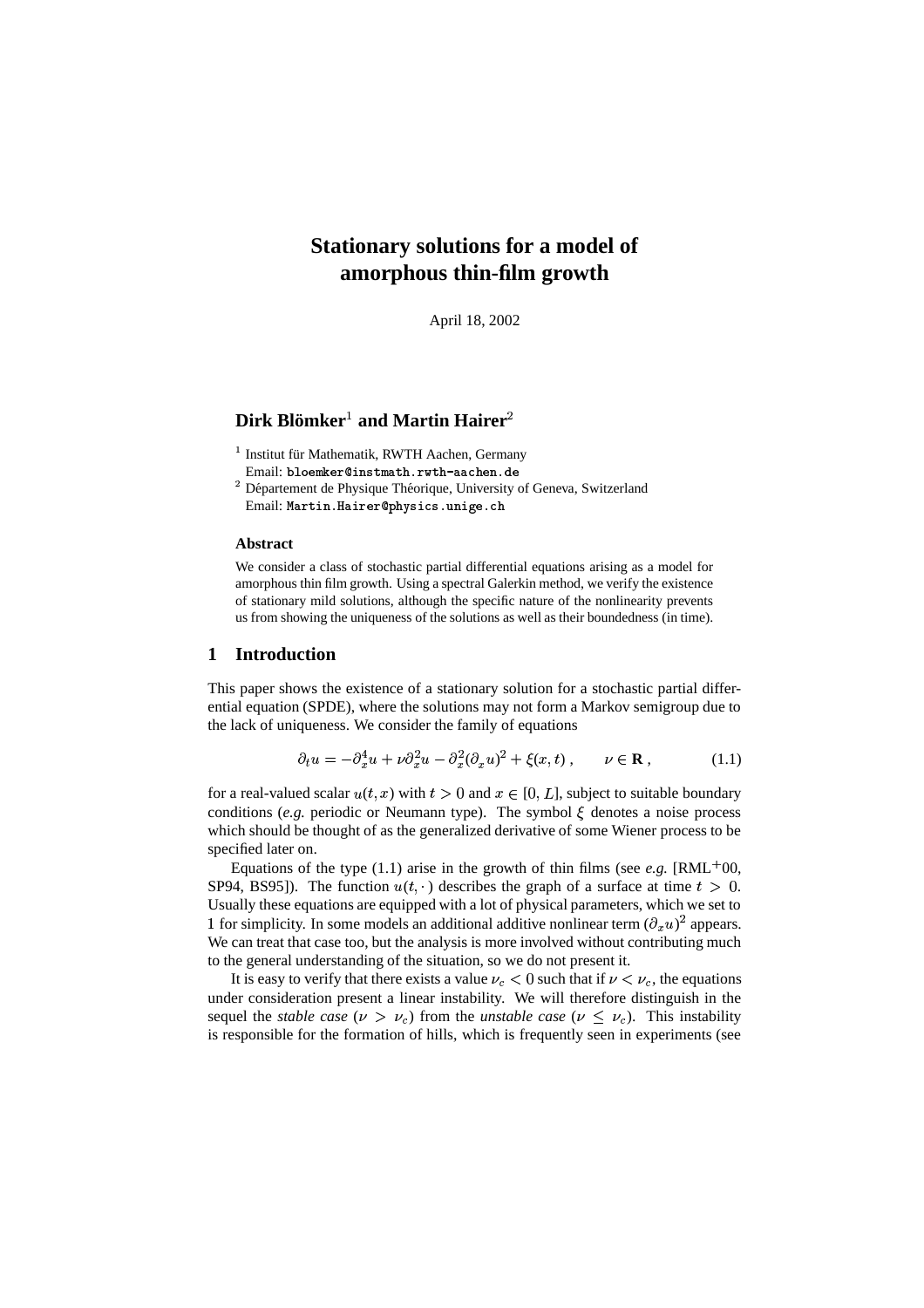#### INTRODUCTION **2**

*e.g.* [MMS99] and the references therein). On the other hand we have a quadratic nonlinearity that compensates this instability. Unfortunately, this nonlinearity makes it difficult to derive uniform bounds on the solution. Moreover, it is an open problem how to establish bounds in case of a two-dimensional square, which is obviously a more realistic model than the one-dimensional case we treat in this paper. This scenario is similar to the Kuramoto-Sivashinsky equation, where there are no results for truly twodimensional domains.

One very helpful tool in the analysis is the conservation of mass:

**Remark 1.1** The quantity  $M(u) := \int_0^L u(x) dx$  decouples from the rest of the equation. Therefore, we can assume without loss of generality that  $M(u(t)) \equiv 0$  for a solution of (1.1). The various Sobolev spaces appearing in the sequel should be thought of as the orthogonal complement to the constant function 1 of the usual spaces.

The local existence of unique solutions to equations of the type  $(1.1)$  is standard for sufficiently smooth initial conditions. But the existence of global solutions is much more complicated, and was shown in [BG02] or [BGR02] using a spectral Galerkin method. Nevertheless the question of uniqueness of global solutions is still open, *even in the deterministic case*, as it is out of reach to show enough regularity. Therefore the equation does not necessarily generate a Markov semigroup, and the standard theory for invariant measures (cf. [DPZ96]) does not apply.

We show in this paper that there exists nevertheless an "invariant measure" for (1.1). To be more precise, we construct a stationary solution  $\{u(t), t \in \mathbf{R}\}\)$  such that the distribution  $\mathcal{P}^t := \mathcal{L}(u(t))^1$  of  $u(t)$  is constant in time.

Our concept of solutions is a martingale solution of the corresponding mild formulation. Hence, we allow a change of the underlying probability space and consider solutions not of the SPDE, but of the corresponding variation of constants formula. Since we use spectral Galerkin methods, our approach is similar to previous results (see [FG95] or [CG94]) for the stochastic Navier-Stokes equation. One of the major differences is that we are not able to use the theory of Markov semigroups. Moreover, we were not able to get any uniform bound (in  $t$ ) on the distribution of solutions when the driving force  $\xi$  is a space-time white noise. We are able to establish such a bound only for stationary solutions. Therefore, we will construct the stationary process  $u$  as a limit of the unique invariant stationary solutions to the Galerkin approximations.

The paper is organized as follows. In Section 2, we introduce the spectral Galerkin approximation and present our main result. The next Section 3 presents compactness results and the proof of the main result. In Sections 4 and 5, we will give a-priori estimates for the solutions. The final Section 6 contains technical results.

#### **Acknowledgements**

D. B. wishes to thank Jean-Pierre Eckmanns mathematical physics group in Geneva for their warm hospitality. M. H. thanks Jean-Pierre Eckmann, Guillaume van Baalen, and Emmanuel Zabey for several discussions. The latter authors work was partially supported by the Fonds National Suisse.

<sup>&</sup>lt;sup>1</sup>The symbol  $\mathcal{L}(X)$  will always denote the law of the random variable X.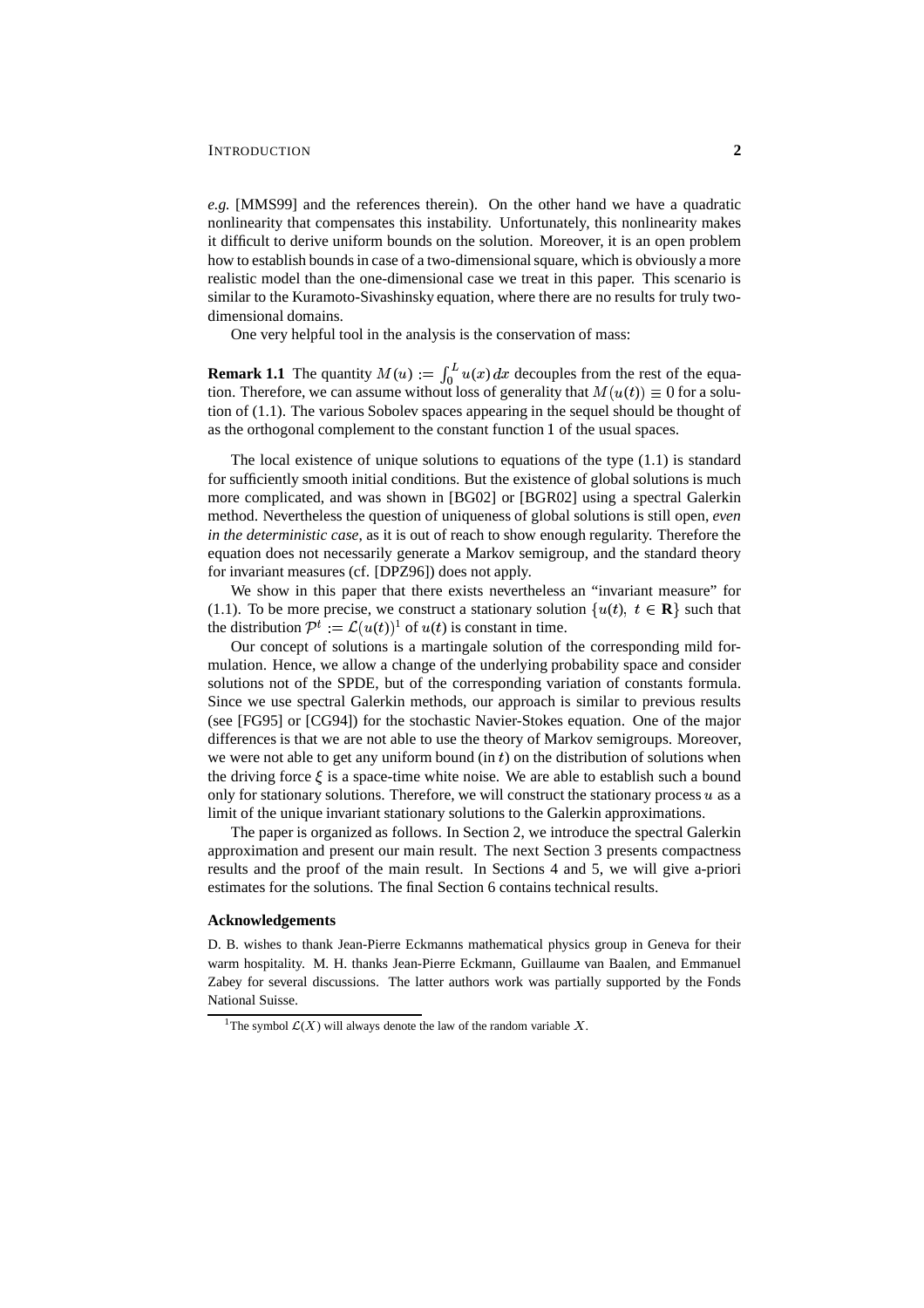### **2 Notation and formulation of the main result**

Define the space  $L^2 := \{ f \in L^2([0,L]) : \int_0^L f(x)dx = 0 \}$  with standard  $L^2$ -norm  $\| \cdot \|$ . We define A as the linear self-adjoint operator in  $L^2$  formally given by

$$
A:=-\partial_x^4+\nu\partial_x^2\ ,
$$

where the domain of definition  $D(A)$  consists of all functions  $f \in H^4([0,L])$  satisfying  $M(f) = 0$  and boundary conditions given by the equation. We will write  $H^4 = D(A)$ for short. Moreover, it is well-known that A generates an analytic semigroup  $\{e^{tA}\}_{t\geq0}$ , and we use the fractional powers of  $A$  to define the standard fractional Sobolev spaces  $H^s$  for  $s \geq 0$  with dual spaces  $H^{-s}$ .

In the sequel we will need spaces of functions on the whole real line with values in Sobolev spaces. We recall the definition of the space  $\mathcal{C}(\mathbf{R}, H^s)$ , which is given as the set of all functions such that for any  $a < b$ , the restriction to [a, b] is in  $\mathcal{C}([a, b], H^s)$ . We say that  $f_n$  converges to f in  $\mathcal{C}(\mathbf{R}, H^s)$  if and only if  $f_n \to f$  in any  $\mathcal{C}([a, b], H^s)$  with  $a < b$  equipped with the standard maximum norm. We define the spaces  $L^2_{loc}(\mathbf{R}, H^s)$ in an analogous way.

We write  $\{e_k\}_{k\in\mathbb{N}}$  for a complete orthonormal set in  $\mathsf{L}^2$  of eigenvectors of A and denote by  $\Pi_N$  the orthogonal projector onto the subspace of  $L^2$  spanned by  $e_1, \ldots, e_N$ . Then the Nth spectral Galerkin approximations  $u_N$  of (1.1) is given by the solution of

$$
\partial_t u_N = A u_N + \Pi_N \partial_x^2 (\partial_x u_N)^2 + \Pi_N W \,, \tag{2.1}
$$

where A can be interpreted either as an  $N \times N$ -matrix or as a differential operator acting on the range of  $\Pi_N$ . When considering (2.1), we will always take initial conditions in the range of  $\Pi_N$ . In this equation, W is the generalized time-derivative of a two-sided cylindrical Wiener process W on  $L^2$  with covariance operator Q. (See [DPZ92] for the definition of a cylindrical Wiener process.) We make the following assumption on  $Q$ :

**Assumption 2.1** *There exist positive numbers*  $\alpha_k$  *and a constant* C *such that* 

$$
Qe_k = \alpha_k e_k \qquad \text{and} \qquad |\alpha_k| \le C \ ,
$$

*for all*  $k>0$ .

Notice that this assumption covers the case of space-time white noise ( $\alpha_k = 1$ ). The assumption that  $Q$  and  $A$  have the same eigenvectors implies that we restrict ourselves to translationally invariant noise, which is also called homogeneous in the physics literature. This assumption is crucial to verify technical results like Lemma 6.1.

Since  $(2.1)$  is actually a stochastic differential equation in  $\mathbf{R}^{N}$  with locally Lipschitz coefficients, it is well-known (see *e.g.* [Has80] or [Arn74]) that it possesses (locally) a strong solution. Standard arguments allow to show the following proposition, the proof of which will be given in Section 4 below.

**Proposition 2.2** *For every*  $N \geq 1$  *and any initial condition in*  $\Pi_N L^2$ *, Equation* (2.1) *possesses a unique global strong solution. Furthermore, the law of this solution converges* in variation norm towards a unique invariant measure  $Q_N$  which has bounded *moments of second order.*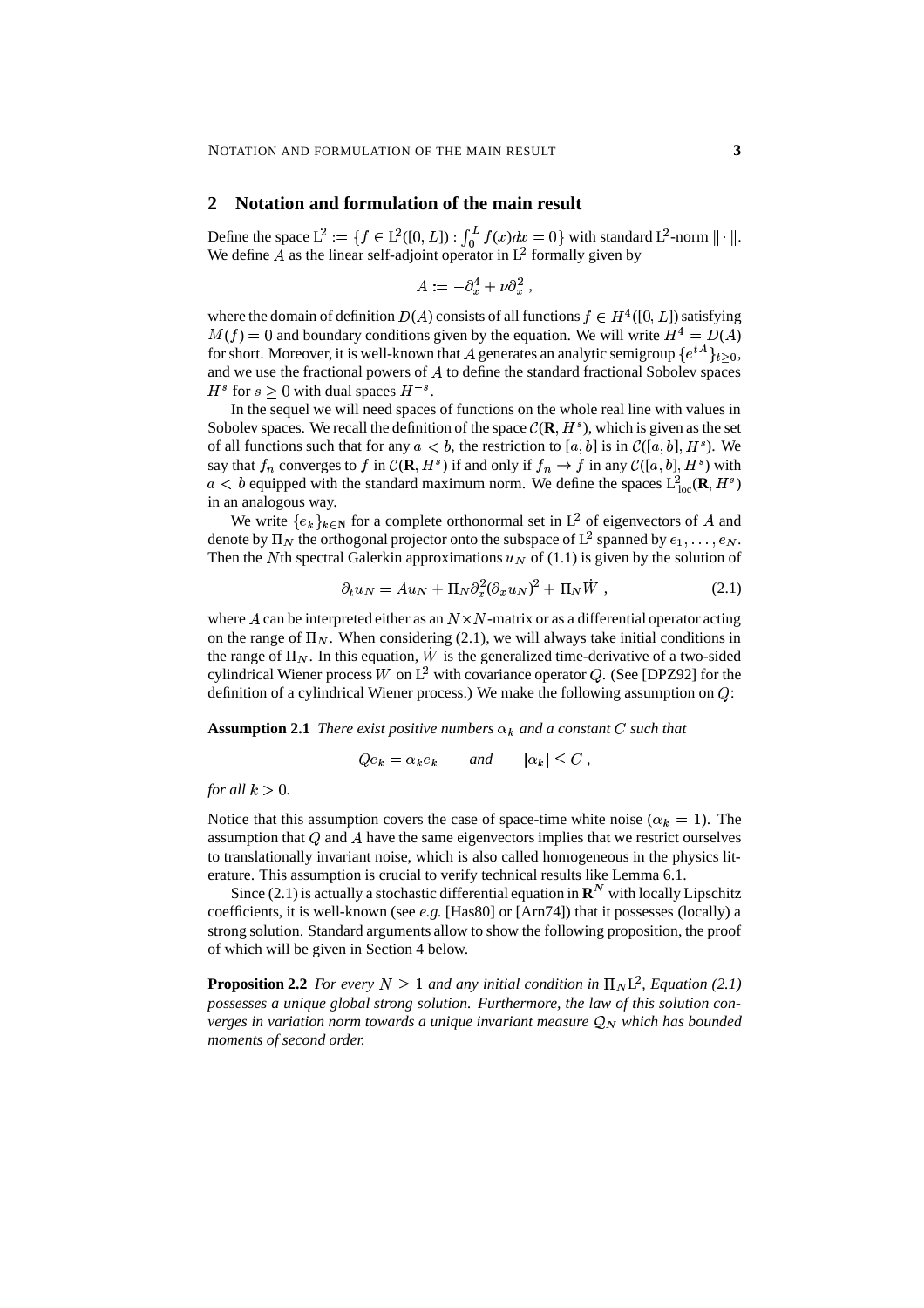Consider processes  $\{u_N(t)\}_{t \in \mathbf{R}}$  given as stationary solutions of the Nth spectral Galerkin approximation corresponding to the invariant measure  $\mathcal{Q}_N$ . Hence,  $u_N$  satisfies the following stochastic ODE.

$$
\partial_t u_N = A u_N + \Pi_N \partial_x^2 (\partial_x u_N)^2 + W_N , \qquad (2.2)
$$

where  $W_N$  is given by  $W_N(t) = \sum_{k=1}^N \alpha_k e_k w_k(t)$  with the  $\{w_k\}_{k \in \mathbb{N}}$  being a family of independent two-sided standard Brownian motions defined on the probability space underlying W. Since  $u_N$  is stationary, we have  $\mathcal{L}(u_N(t)) \equiv \mathcal{Q}_N$  for any  $t \in \mathbf{R}$ . By  $\mathcal{P}_N^{[0,T]}$  we denote the path measure of  $\{u_N(t)\}_{t\in[0,T]}$ , and by  $\mathcal{P}_N$  the measure for the whole process  $u_N$  in path space.

It is well-known (see *e.g.* [DPZ92]) that, for any pair  $t > t_0$ , the process  $u_N$  satisfies (with probability 1) the following variation of constants formula:

$$
u_N(t) = e^{(t-t_0)A}u_N(t_0) + \int_{t_0}^t \partial_x^2 e^{(t-s)A} \Pi_N(\partial_x u_N(s))^2 ds + \int_{t_0}^t e^{(t-s)A} dW_N(s).
$$
\n(2.3)

Again, we consider the differential operators either as operators on the range of  $\Pi_N$  or as  $N \times N$ -matrices.

As our solutions of (1.1) do not have enough regularity, we will focus on mild solutions, which are solutions of such integral equations. Our main result is

**Theorem 2.3** *Consider equation (1.1) with periodic or Neumann b.c. in the stable and only Neumann b.c. in the unstable case. Then the family of measures*  $\{Q_N\}_{N\in\mathbb{N}}$  *given by Proposition 2.2 is tight on* L? *.*

*Furthermore, for any of its accumulation points* <sup>&</sup>lt;*, there exists a probability space*  $(\Omega, \mathcal{F}, \mathcal{P})$ , *a two-sided Q-Wiener process W, and a stationary <i>stochastic process*  ${u(t)}_{t\in\mathbf{R}}$  with  $u \in \mathcal{C}(\mathbf{R}, H^{-3}) \cap L^2_{loc}(\mathbf{R}, H^1)$ , such that  $\mathcal{L}(u(t)) \equiv \mathcal{Q}$  for every  $t \in \mathbf{R}$ , *and such that*

$$
u(t) = e^{(t-t_0)A}u(t_0) + \int_{t_0}^t \partial_x^2 e^{(t-s)A} (\partial_x u(s))^2 ds + \int_{t_0}^t e^{(t-s)A} d\tilde{W}(s) \tag{2.4}
$$

*holds for all*  $t \geq t_0$ ,  $P$ -almost surely.

We will not focus on optimal regularity, but we could slightly improve the regularity of <sup>2</sup> analogous to Corollary 3.2 and 3.3 of [BG02]. Moreover, we could prove that support of the measure Q is concentrated in a smaller space than  $L^2$ , but we are far from getting enough regularity to prove pathwise uniqueness.

In the stable case, it is easily possible to prove an analog of Theorem 2.3 with Dirichlet boundary conditions, but we do not enter into details here.

### **3 Proof of the main result**

The main step of the proof of Theorem 2.3 is a bound on the logarithmic moments of  $\mathcal{Q}_N$  that *does not* depend on N. The main technical difficulty is that Itô's formula can not be applied to (1.1) since the covariance of our noise is not necessarily trace class. We postpone the proof of Theorem 3.1 below to sections 4 and 5.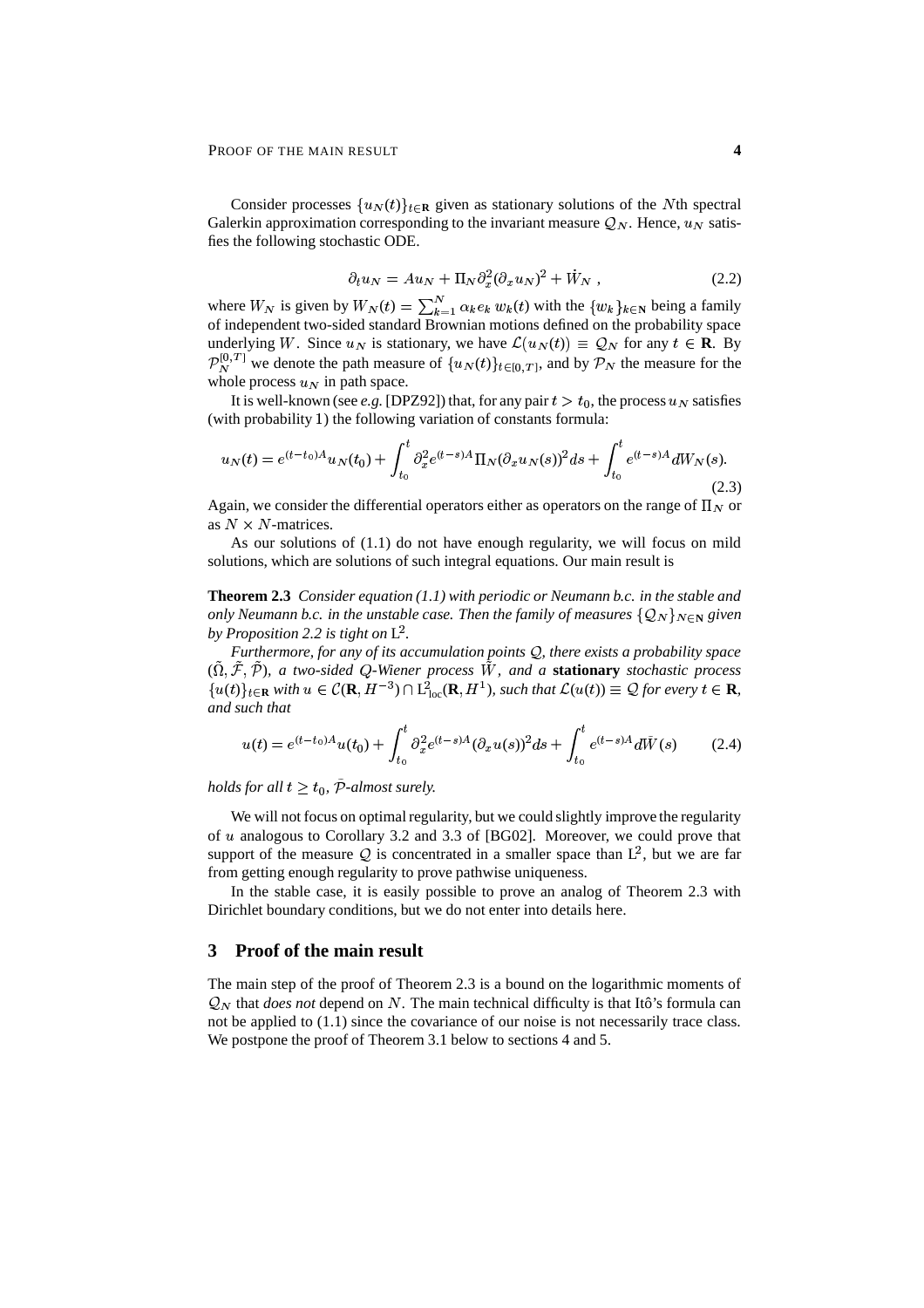**Theorem 3.1** Let  $\mathcal{Q}_N$  be the measure on  $L^2$  invariant for the Nth Galerkin approxi*mation. Then, there exists a constant*  $C$  *independent of*  $N$  *such that* 

$$
\int_{L^2} \log (1 + \|u\|_{C^1}^2) \, Q_N(du) \leq C ,
$$

*uniformly in*  $N$ .

Using this result, we turn to the

*Proof of Theorem 2.3.* The tightness of the family  $\{Q_N\}$  follows immediately from Theorem 3.1 and the compact embedding of  $\mathcal{C}^1$  into  $L^2$ . We choose any accumulation point Q of  $\{Q_N\}$  and assume without loss of generality that  $Q_N$  converges weakly to Q in the space of Borel measures on  $L^2$ . Denote by  $\mathcal{P}_N$  the law of the (unique in law) stationary process associated to the invariant measure  $Q_N$  by Proposition 2.2.

In order to construct the process  $u$  appearing in the statement, we first show that the family of measures  $\{P_N\}$  is tight (it turns out that it is so on the space  $\mathcal{C}(\mathbf{R}, H^{-3}) \cap$  $L^2_{\text{loc}}(\mathbf{R}, H^1)$ ), and then verify that the limiting process obtained by the usual Prokhorov-Skohorod argument really satisfies the integral equation (2.4).

To prove the tightness of the family  $\{P_N\}$ , we consider  $u_N$  as a solution of (2.3) with initial condition  $u_N(0)$  distributed according to  $\mathcal{Q}_N$ . We denote by  $W_A^N(t)$  the stochastic convolution given by

$$
W_A^N(t) = \int_0^t e^{A(t-s)} dW_N(s) ,
$$

and we define  $v_N(t) := u_N(t) - W_A^N(t)$ . The reason is that the stochastic process  $v_N$ exhibits trajectories with much more time-regularity than  $u_N$ . The process  $v_N$  is then pathwise a strong solution of the random PDE given by

$$
\partial_t v_N = A v_N - \partial_x^2 \Pi_N (\partial_x v_N + \partial_x W_A^N)^2 , \qquad v_N(0) = u_N(0) . \tag{3.1}
$$

We will need the following technical lemma, the proof of which is postponed to sections 4 and 5.

**Lemma 3.2** *Fix*  $\varepsilon$ ,  $T > 0$  *and assume that there exists*  $R > 0$  *such that* 

$$
\mathbf{P}(\|u_N(0)\| > R) < \varepsilon \qquad \text{for all } N \in \mathbf{N}.
$$

Assume furthermore that  $u(0)$  is independent of the Wiener increments for positive *times. Then there exists*  $\tilde{R} > 0$  *independent* of N such that

$$
\mathbf{P}(\|v_N\|_{\mathcal{C}(0,T,\mathbb{L}^2)} + \|v_N\|_{\mathbb{L}^2(0,T,\mathbb{H}^2)} > R < \varepsilon \quad \text{for all } N \in \mathbb{N}.
$$

Using this result, we verify the tightness of  $\{P_N^{[0,T]}\}\$  on the space  $\mathcal{C}(0,T,H^{-3})\cap$  $L^2(0, T, H^1)$  in a similar way as in [BG02, Section 5], so we only briefly sketch the main ideas here.

Given  $\varepsilon > 0$ , we look for a compact set  $K_{\varepsilon}$  such that  $\mathcal{P}_N^{[0,T]}(K_{\varepsilon})$  is bounded from below by  $1 - \varepsilon$  for all N. Combining Theorem 3.1 with Lemma 3.2, there exists R such that, with probability larger than  $1 - \varepsilon$ ,  $v_N$  lies in a ball of radius R of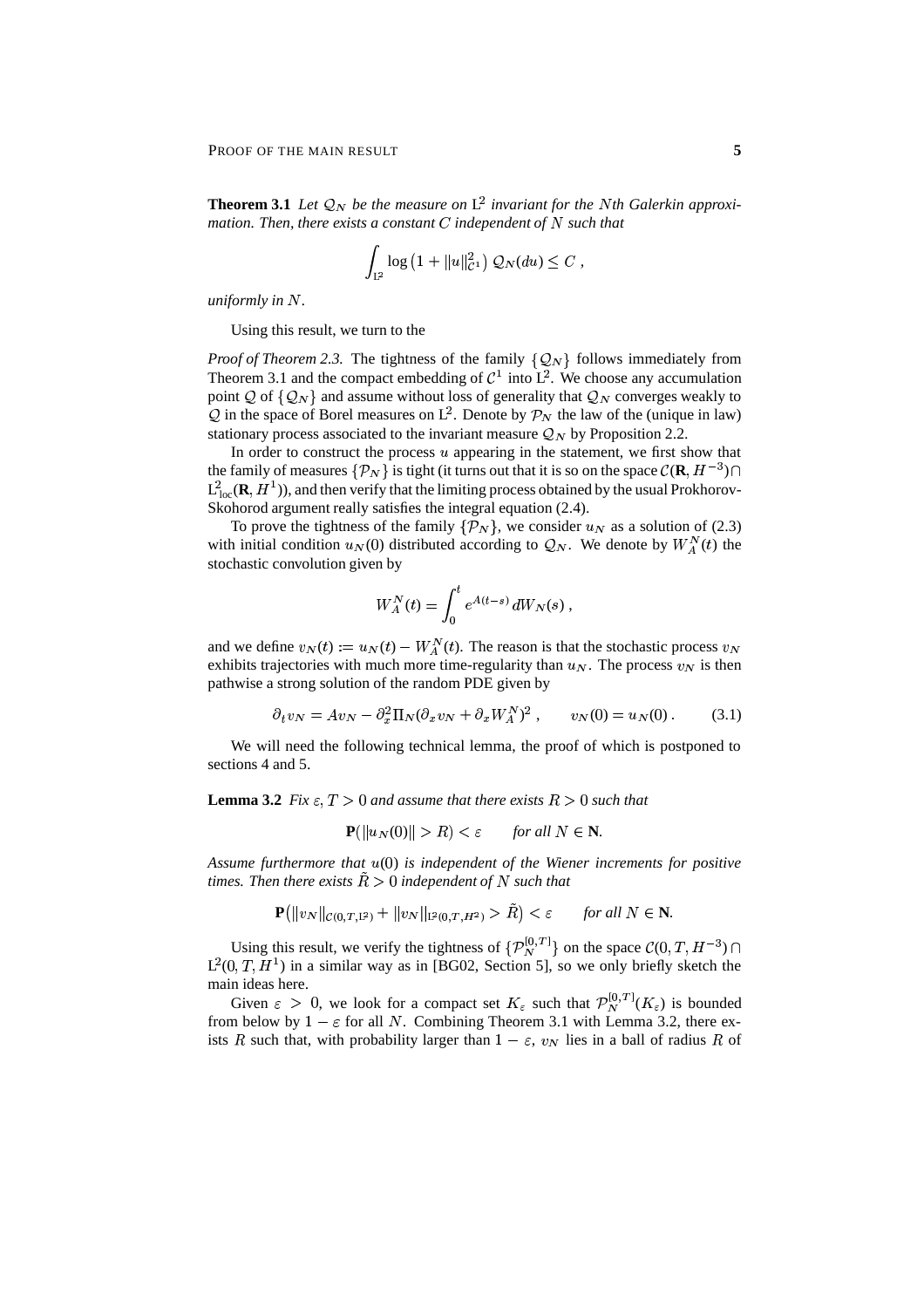$\mathcal{C}(0,T,\mathbf{L}^2) \cap \mathbf{L}^2(0,T,H^2)$  and  $||v_N(0)|| \leq R$ . Furthermore,  $W_A^N \to W_A$  in  $\mathcal{C}(0,T,\mathcal{C}^1)$ P-a.s. Using standard compactness results (e.g. [Gat93, Proposition 1] or [DPZ92, Proposition 8.4]) for the integral operator appearing in (2.3), we can check that the above bounds imply the existence of a compact subset  $K^1_{\varepsilon}$  of  $C(0,T,H^{-3})$  such that  $v_N \in K^1_{\varepsilon}$  with probability larger than  $1-\varepsilon$ . Since  $v_N$  is also bounded in  $L^2(0,T,H^2)$ with high probability, we obtain by an interpolation theorem (e.g. [VF88, Theorem IV.4.1) the existence of a compact set  $K_{\varepsilon}^2 \subset L^2(0,T,H^1)$  such that  $v_N \in K_{\varepsilon}^2$  with probability larger than  $1 - \varepsilon$ .

Hence,  $\{\mathcal{P}^{v_N}\}_{N\in\mathbb{N}}$  is tight on the space  $\mathcal{C}(0,T,H^{-3})\cap L^2(0,T,H^1)$ . By the definition of the projection  $\Pi^N$ , we readily obtain the convergence of  $W_A^N = \Pi^N W_A \rightarrow W_A$ in  $\mathcal{C}(0,T,H^1)$ , as  $W_A$  is already in that space. Combining both arguments, we thus obtain the tightness of the family  $\{P_N^{[0,T]}\}_{N \in \mathbb{N}}$  on the space  $\mathcal{C}(0,T, H^{-3}) \cap L^2(0,T, H^1)$ . Since this holds for arbitrary time intervals, it is straightforward to extend this to the whole line, so  $\{\mathcal{P}_N\}$  is tight on  $\mathcal{C}(\mathbf{R}, H^{-3}) \cap L^2_{loc}(\mathbf{R}, H^1)$ . We call  $\mathcal{P}^*$  one of its limiting measures and we obtain a subsequence  $\{\mathcal{P}_{N_k}\}\$  that converges weakly to  $\mathcal{P}^*$  in the abovementioned space.

Now we can use Skohorod's Theorem to obtain a new probability space  $(\Omega, \mathcal{F}, \mathcal{P})$ , a Q-Wiener process W on that space, stochastic processes  $\tilde{u}_k$  with laws  $\mathcal{P}_k = \mathcal{P}_{N_k}$ solving (2.3) with  $\Pi_{N_k} W$  instead of  $W_N$ , as well as a stochastic process  $\tilde{u}$  with probability distribution  $\mathcal{L}(\tilde{u}) = \mathcal{P}^*$  such that  $\tilde{u}_k \to \tilde{u} \tilde{\mathcal{P}}$ -a.s. in  $L^2_{loc}(\mathbf{R}, H^1) \cap \mathcal{C}(\mathbf{R}, H^{-3})$ . Hence,  $\tilde{u}_k(t) \to \tilde{u}(t)$  in  $H^{-3}$ , and additionally we have  $\mathcal{P}^t = \mathcal{Q}$  for all  $t \in \mathbf{R}$  by our initial choice of a subsequence.

To show that  $\tilde{u}$  is actually stationary, we first remark that  $\tilde{u}_k \to \tilde{u}$  in  $\mathcal{C}(\mathbf{R}, H^{-3})$ . Hence, for any choice of  $(t_1, \ldots, t_m) \in \mathbb{R}^m$  we readily obtain in the weak convergence of measures on  $(H^{-3})^m$  that  $\mathcal{L}((\tilde{u}_k(t_1),..., \tilde{u}_k(t_m)) \to \mathcal{L}((\tilde{u}(t_1),..., \tilde{u}(t_m))$ . Since  $\tilde{u}_k$  is stationary, this immediately implies the stationarity of  $\tilde{u}$ .

Using the  $\tilde{\mathcal{P}}$ -a.s. convergence as in [BG02, Theorem 3.1], it is technical but straightforward to verify that  $\tilde{u}$  is actually a solution of (2.4) with respect to  $W$  . This completes the proof of Theorem 2.3.  $\Box$ 

#### **4 The stable case**

This section provides the postponed proofs of the previous sections in the case of strictly negative  $A$ . We will discuss the necessary changes in order to cover the unstable case in Section 5 below. We start with the

*Proof of Proposition 2.2.* The claim follows from [DPZ96, Has80] if we can show that there exists a constant C such that  $\mathbf{E} \| u_N(t) \|^2 \leq C$  uniformly in t. By Itô's formula, we have

$$
d||u_N||^2 = 2\langle u_N, Au_N \rangle dt + 2\langle u_N, \partial_x^2(\partial_x u_N)^2 \rangle dt + 2\langle u_N, dW_N(t) \rangle + \sum_{k=1}^N \alpha_k^2 dt.
$$
\n(4.1)

Since  $\langle u_N, \partial_x^2(\partial_x u_N)^2 \rangle = 0$  and A is a strictly negative definite operator, the claim follows after integrating (4.1) on both sides, taking expectations, and applying Gronwall's formula. Notice that the bound on the second momenta obtained with this procedure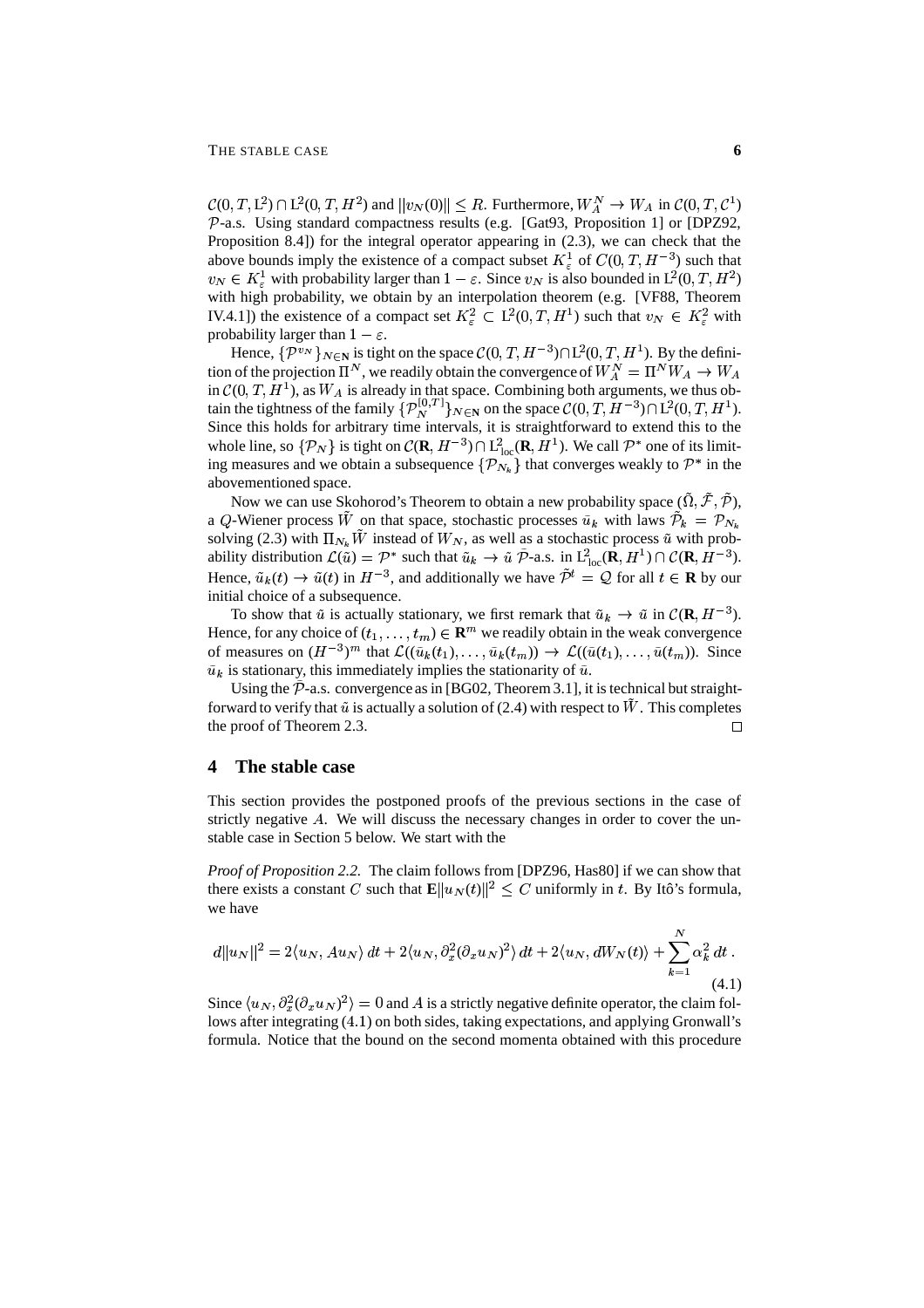THE STABLE CASE **7** 

diverges with  $N$  and it remains an open problem to establish a bound independent of  $N$  for arbitrary solutions.  $\Box$ 

To prove Theorem 3.1 for the stable case, we first verify an  $L^2$ -bound.

**Theorem 4.1** Let  $\mathcal{Q}_N$  be the invariant measure on L<sup>2</sup> for the Nth Galerkin approxi*mation. There exists a constant*  $C$  *such that* 

$$
\int_{\mathbb{L}^2} \log \left( 1 + ||u||^2 \right) \mathcal{Q}_N(du) \leq C ,
$$

*for all*  $N$ *.* 

*Proof.* By (3.1), the L<sup>2</sup>-norm  $||v_N(t)||^2$  satisfies

$$
\partial_t ||v_N||^2 = 2\langle v_N, Av_N \rangle - 2\langle v_N, \partial_x^2 (\partial_x v_N + \partial_x W_A^N)^2 \rangle
$$
  
\n
$$
= 2\langle v_N, Av_N \rangle - 2 \int_0^L \partial_x (\partial_x v_N)^2 dx - 4 \int_0^L \partial_x^2 v_N \partial_x v_N \partial_x W_A^N dx
$$
  
\n
$$
- 2 \int_0^L \partial_x^2 v_N (\partial_x W_A^N)^2 dx
$$
  
\n
$$
\leq -||\partial_x^2 v_N||^2 - \nu ||\partial_x v_N||^2 + 4||\partial_x^2 v_N|| ||\partial_x v_N|| ||\partial_x W_A^N||_{\infty}
$$
  
\n
$$
+ 2||\partial_x^2 v_N|| ||\partial_x W_A^N||_4^2
$$
  
\n
$$
\leq -\frac{1}{4}||\partial_x^2 v_N||^2 - \nu ||\partial_x v_N||^2 + 8||v_N||^2 ||\partial_x W_A^N||_{\infty}^4 + 4||\partial_x W_A^N||_4^4.
$$

Using the Poincaré inequality and the fact that we consider only solutions with vanishing mean, we see that there exists a positive constant  $\alpha$  independent of N (but depending on  $L$ ) such that

$$
\partial_t \|v_N\|^2 \leq -\alpha \|v_N\|^2 + 8\|v_N\|^2 \|\partial_x W_A^N\|_\infty^4 + 4\|\partial_x W_A^N\|_4^4 \;.
$$

We define now for any interval [s, t] the quantity  $W_{[s,t]}^N$  by

$$
W^N_{[s,t]}=\int_s^t 8\|\partial_x W^N_A(r)\|^4_\infty\;dr\;.
$$

As a consequence, we have the following *a-priori* estimate on the norm of  $v<sub>N</sub>$ :

$$
||v_N(t)||^2 \le e^{-\alpha t + W_{[0,t]}^N} ||v_N(0)||^2 + C \int_0^t e^{-\alpha(t-s) + W_{[s,t]}^N} \left(1 + ||\partial_x W_A^N(s)||_4^4\right) ds
$$
  
 
$$
\le e^{-\alpha t + W_{[0,t]}^N} ||v_N(0)||^2 + Ce^{W_{[0,t]}^N} \left(W_{[0,t]}^N + t\right).
$$
 (4.3)

Since  $u_N = v_N + W_A^N$  and  $W_A^N(0) = 0$  we obtain for some  $\varepsilon > 0$  fixed later on:

$$
||u_N(t)||^2 \le (1+\varepsilon)||v_N(t)||^2 + C||W_A^N(t)||^2
$$
  
 
$$
\le (1+\varepsilon)e^{-\alpha t + W_{[0,1]}^N}||u_N(0)||^2 + Ce^{W_{[0,1]}^N}(W_{[0,t]}^N + t) + C||W_A^N(t)||^2.
$$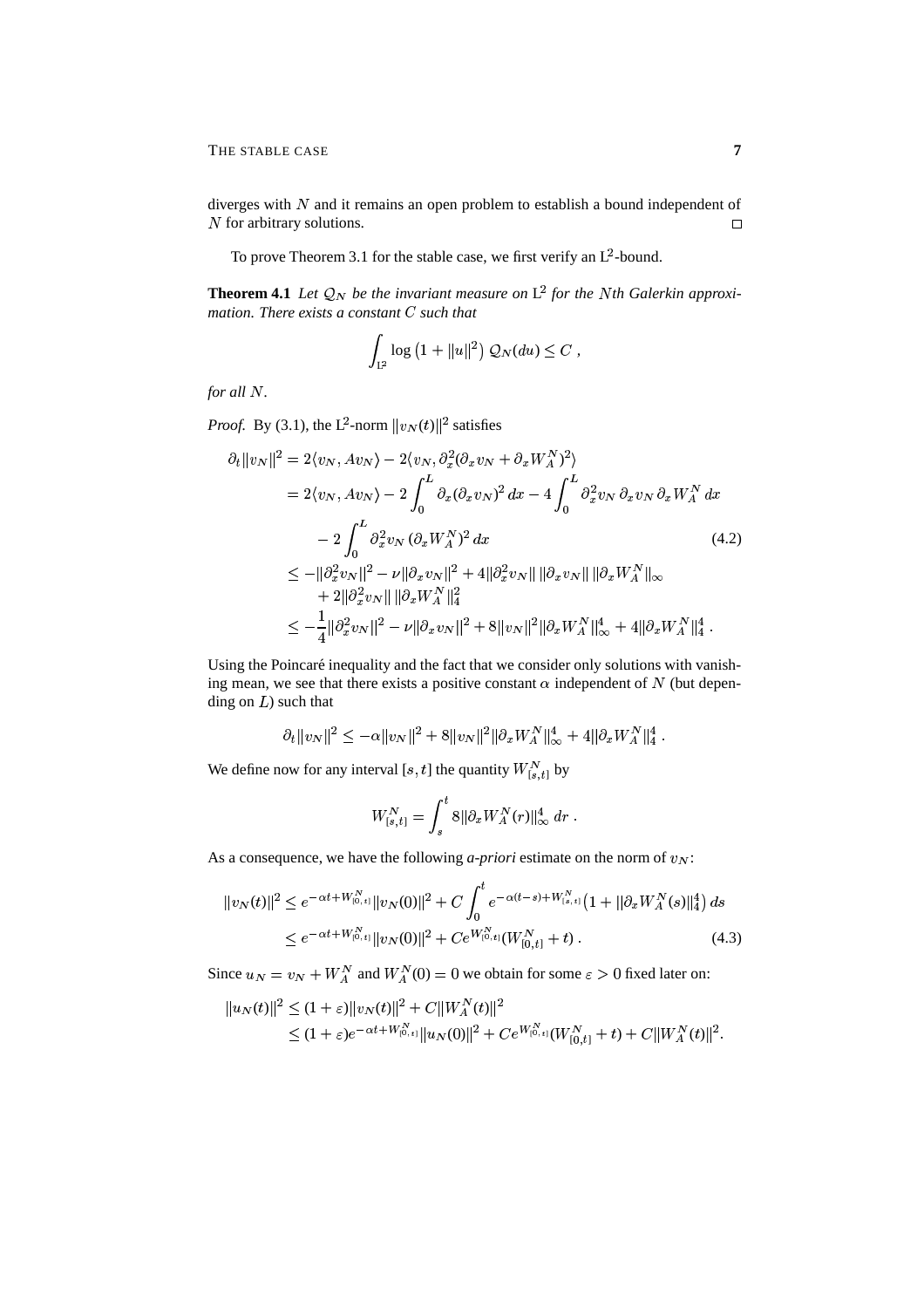Note that the constants may depend on  $\varepsilon$ .

The problem at this point is that the exponential moment of the random variable  $W_{[0,t]}^N$  is infinite. We therefore take logarithms on both sides, yielding

$$
\log (1 + \|u_N(t)\|^2) \le \log \left( (1 + \varepsilon) e^{-\alpha t + W_{[0,t]}^N} \left( 1 + \|u_N(0)\|^2 \right) + Ce^{W_{[0,t]}^N} \left( W_{[0,t]}^N + t \right) + C \|W_A^N(t)\|^2 + 1 \right). \tag{4.4}
$$

Using Lemma 6.1 it is now easy to verify that we can apply Lemma 6.4 (with a constant  $K$  independent of  $N$ ) to the right-hand side of (4.4), where we take the conditional expectation w.r.t.  $u_N(0)$ . Hence,

$$
\mathbf{E}\Big(\big(\log(1+\|u_N(t)\|^2)\big)^2\,\Big|\,u_N(0)\Big)\leq \Big(\log\big(1+\|u_N(0)\|^2\big)\Big)^2\\+2\big(\varepsilon+\log(1+\varepsilon)-\alpha t+\mathbf{E}W_{[0,t]}^N\big)\cdot\log\big(1+\|u^N(0)\|^2\big)+C\;,
$$
\n(4.5)

for some constant C depending on  $\varepsilon$  and on the parameters of the problem, but not on  $N$ .

At this point, we choose first  $t$  sufficiently small such that

$$
\mathbf{E} W_{[0,t]}^N \leq \frac{\alpha t}{2} \ .
$$

This can be done uniformly in N by Lemma 6.1. Then fix  $\varepsilon$  so small such that

$$
\varepsilon + \log(1 + \varepsilon) \le \frac{\alpha t}{4}.
$$

Taking expectations on both sides of (4.5) and using the stationarity of  $u<sub>N</sub>(t)$ , we have

$$
\mathbf{E} \log \left( 1 + \| u_N(0) \|^2 \right) \leq \frac{C}{\alpha t}
$$

for fixed  $t$  sufficiently small, therefore concluding the proof of Theorem 4.1.  $\Box$ 

**Remark 4.2** Theorem 4.1 establishes only a uniform bound (in  $t$ ) for stationary solutions of our problem. Estimates like (4.4) or (4.5) are not sufficient to get uniform bounds for arbitrary solutions, and this question remains open.

Let us now turn to the

*Proof of Theorem 3.1.* Using (4.2) we obtain after integration

$$
\int_0^1 \|\partial_x^2 v_N(t)\|^2 dt \le C \int_0^1 \|v_N(t)\|^2 (1 + \|\partial_x W_A^N(t)\|_{\infty}^4) dt
$$
  
+  $C \int_0^1 \|\partial_x W_A^N(t)\|_4^4 dt + C \|v_N(0)\|^2$ . (4.6)

Using Young's inequality and the Sobolev embedding of  $H^1$  into  $L^{\infty}$ , we have the bound  $\ddot{\phantom{a}}$ 

$$
||u_N||_{\mathcal{C}^1}^2 \leq C||\partial_x^2 v_N||^2 + C||\partial_x W_A^N||_{\infty}^4 + C.
$$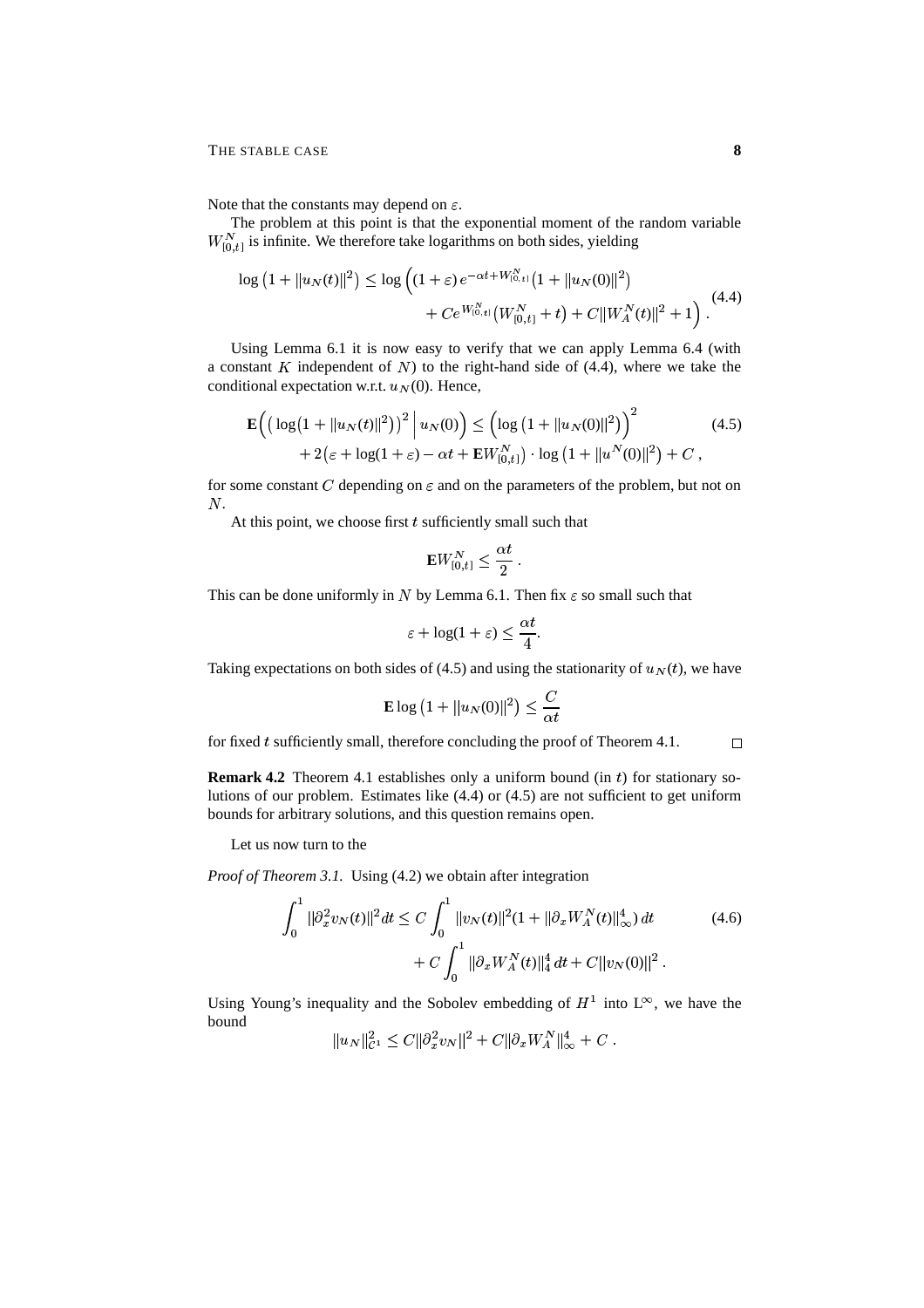This yields

$$
\int_0^1 \|u_N(t)\|_{C^1}^2 dt \le C \int_0^1 \|v_N(t)\|^2 \left(1 + \|\partial_x W_A^N(t)\|_\infty^4\right) dt
$$
  
+  $C \int_0^1 \|\partial_x W_A^N(t)\|_4^4 dt + C + C \|u_N(0)\|^2$   
 $\le C \int_0^1 \left(e^{-\alpha t + W_{[0,t]}^N} \|u_N(0)\|^2 + e^{W_{[0,t]}^N} \left(W_{[0,t]}^N + t\right)\right)$   
 $\times \left(1 + \|\partial_x W_A^N(t)\|_\infty^4\right) dt + C \int_0^1 \|\partial_x W_A^N(t)\|_4^4 dt + C + C \|u_N(0)\|^2$   
 $\le C \left(\left(e^{W_{[0,1]}^N} + 1\right) \|u_N(0)\|^2 + e^{W_{[0,1]}^N} \left(W_{[0,1]}^N + 1\right) + 1\right) \left(1 + W_{[0,1]}^N\right),$ 

where we used (4.3). Using Theorem 4.1 and Lemma 6.1, we immediately obtain

$$
\mathbf{E}\log\left(\int_0^1\|u_N(t)\|_{\mathcal{C}^1}^2dt+1\right)\leq C.
$$

Finally, Jensen's inequality and the stationarity of  $u_N$  yield

$$
\mathbf{E} \log \left( ||u_N(0)||_{\mathcal{C}^1}^2 + 1 \right) = \mathbf{E} \int_0^1 \log \left( ||u_N(t)||_{\mathcal{C}^1}^2 + 1 \right) dt
$$
  
\$\leq\$  $\mathbf{E} \log \left( \int_0^1 ||u_N(t)||_{\mathcal{C}^1}^2 dt + 1 \right) \leq C$  ,

concluding the proof of Theorem 3.1.

We now turn to the proof of Lemma 3.2. This proof will not use the strict negativity of  $A$  and is thus still valid in the unstable case. Since we need this bound only for a fixed time interval  $[0, T]$ , we can bound the terms in a rather crude way.

*Proof of Lemma 3.2.* Define

$$
W^N_T:=\sup_{t\in[0,T]}\|\partial_x W^N_A(t)\|^4_\infty\;.
$$

Using the factorization method and Sobolev embedding it is straightforward to check that  $EW^N_T < C$  uniformly in N. This result is established completely analogous to [BMPS01, Lemma 5.1]. Note that the uniformity in  $N$  is not trivial, as the family  ${\{\Pi^N\}}_{N\in\mathbb{N}}$  is not uniformly bounded as operators on  $L^\infty$  or  $\mathcal{C}^0$ .

Using this and the assumption on  $||u_N(0)||$ , we see that for every  $\varepsilon > 0$  there is an  $R>0$  such that

$$
\mathbf{P}\big(W_T^N < R \quad \text{and} \quad \|u_N(0)\| < R\big) > 1 - \varepsilon \tag{4.7}
$$

Combining (4.7) and (4.3), we see that with probability larger than  $1 - \varepsilon$  one has

$$
||v_N(t)||^2 \leq e^{W_T^N} ||v_N(0)||^2 + Ce^{W_T^N} (W_T^N + T)
$$

 $\Box$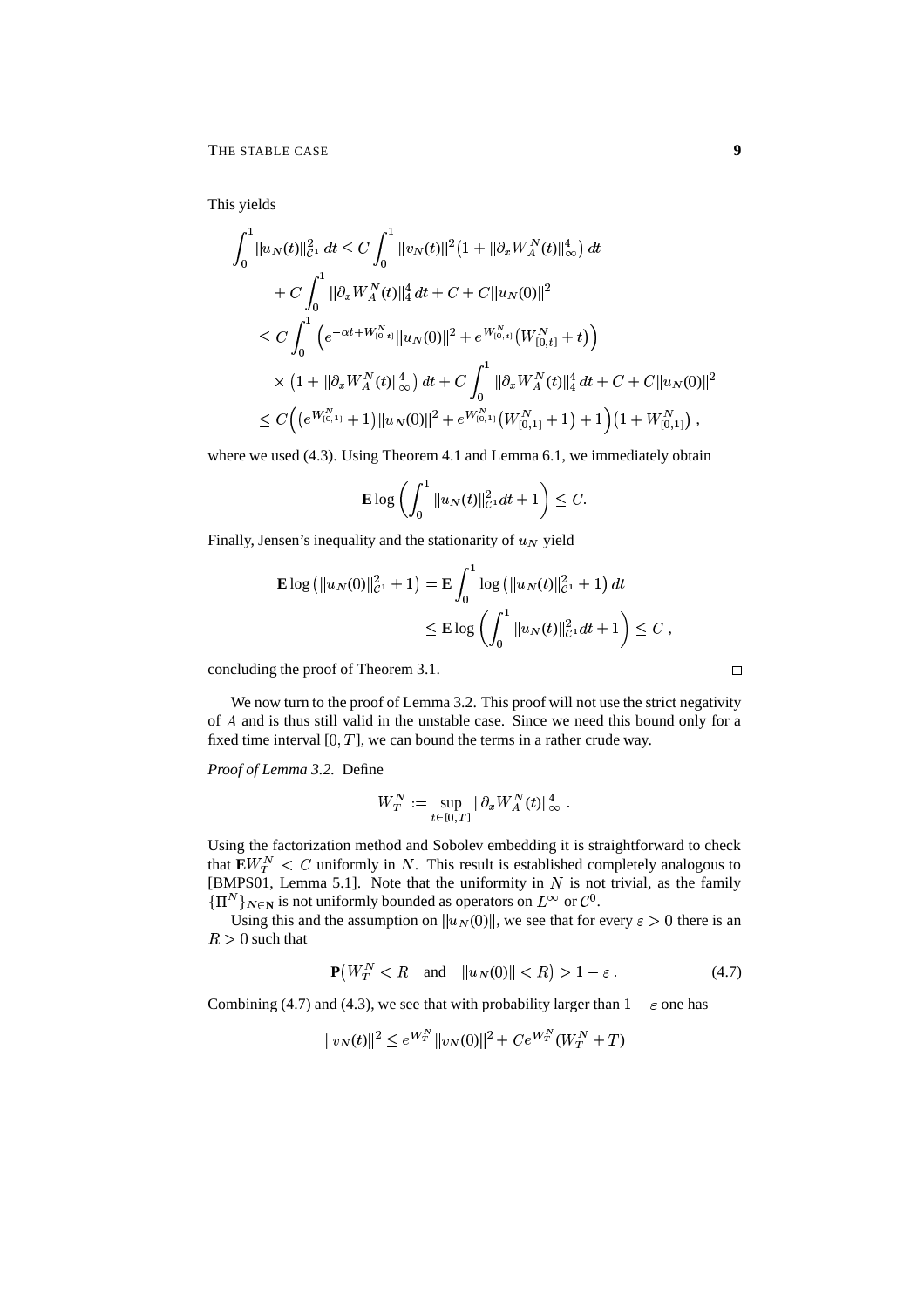$$
\leq e^R R^2 + C e^R (R+T) =: R',
$$

for any  $t \in [0, T]$ . Using (4.6) in the same way, we get

$$
\int_0^T \|\partial_x^2 v_N(t)\|^2 \, dt \le C \|v_N(0)\|^2 + C \int_0^T \|v_N(t)\|^2 (W_T^N + 1) dt + C T W_T^N
$$
  

$$
\le C(R + TR'(R + 1) + TR),
$$

with probability larger than  $1 - \varepsilon$ , thus concluding the proof of Lemma 3.2.

### **5 The unstable case**

This section deals with the case where the operator  $A$  is no longer strictly negative definite. In order to treat this case, we make use of a trick that was used in [NST85, CEES93] to get bounds on the deterministic Kuramoto-Sivashinsky equation. It turns out that the present model is sufficiently close to that equation to make that trick go through. Nevertheless, we can only treat Neumann boundary conditions (which is the same as considering the restriction on  $[0, L]$  of functions that are even and periodic with period  $2L$ ). In a similar way we can treat also Dirichlet boundary conditions, but periodic boundary conditions are still open.

Most of the proofs are similar to the previous section, so we will only state the main differences. Instead of defining  $v<sub>N</sub>$  as previously, we define  $v<sub>N</sub>$  by

$$
v_N(t) = u_N(t) - W_A^N(t) - \Phi_N \t\t(5.1)
$$

where  $\Phi_N = \Pi_N \Phi$  for some function  $\Phi$  to be chosen later and  $W_A^N$  is the stochastic convolution defined in the previous section. The stochastic process  $v<sub>N</sub>$  then satisfies the following random PDE:

$$
\partial_t v_N = A v_N + A \Phi_N - \Pi_N \partial_x^2 (\partial_x v_N + \partial_x W_A^N + \partial_x \Pi_N \Phi)^2. \tag{5.2}
$$

We can rewrite this as

$$
\partial_t v_N = \tilde A v_N - \partial_x^2 (\partial_x v_N + \partial_x W_A^N)^2 - \partial_x^2 (\partial_x \Pi_N \Phi)^2 + A \Phi - 2 \partial_x^2 (\partial_x \Phi \, \partial_x W_A) \,,
$$

where the operator  $\tilde{A}$  is defined as

$$
\tilde{A}v = Av - 2\partial_x^2(\partial_x \Phi \, \partial_x v) \ .
$$

Using exactly the same technique as in the previous section, we see that in order to get uniform bounds on the Galerkin approximations of  $v$ , it suffices to find a smooth function  $\Phi$  such that

$$
\langle v, \tilde{A}v \rangle \le -c \|\partial_x^2 v\|^2 \tag{5.3}
$$

for some constant  $c > 0$ . Using this function, it is easy to verify that the assertions of Proposition 2.2 and Theorems 3.1 and 4.1 hold in the unstable case, too. The only major changes appear in the values of the constants, which do now depend on the choice of - . We will therefore not go through the proofs of these assertions for the unstable case, but we will sketch how to find a function  $\Phi$  such that A is strictly negative definite.

 $\Box$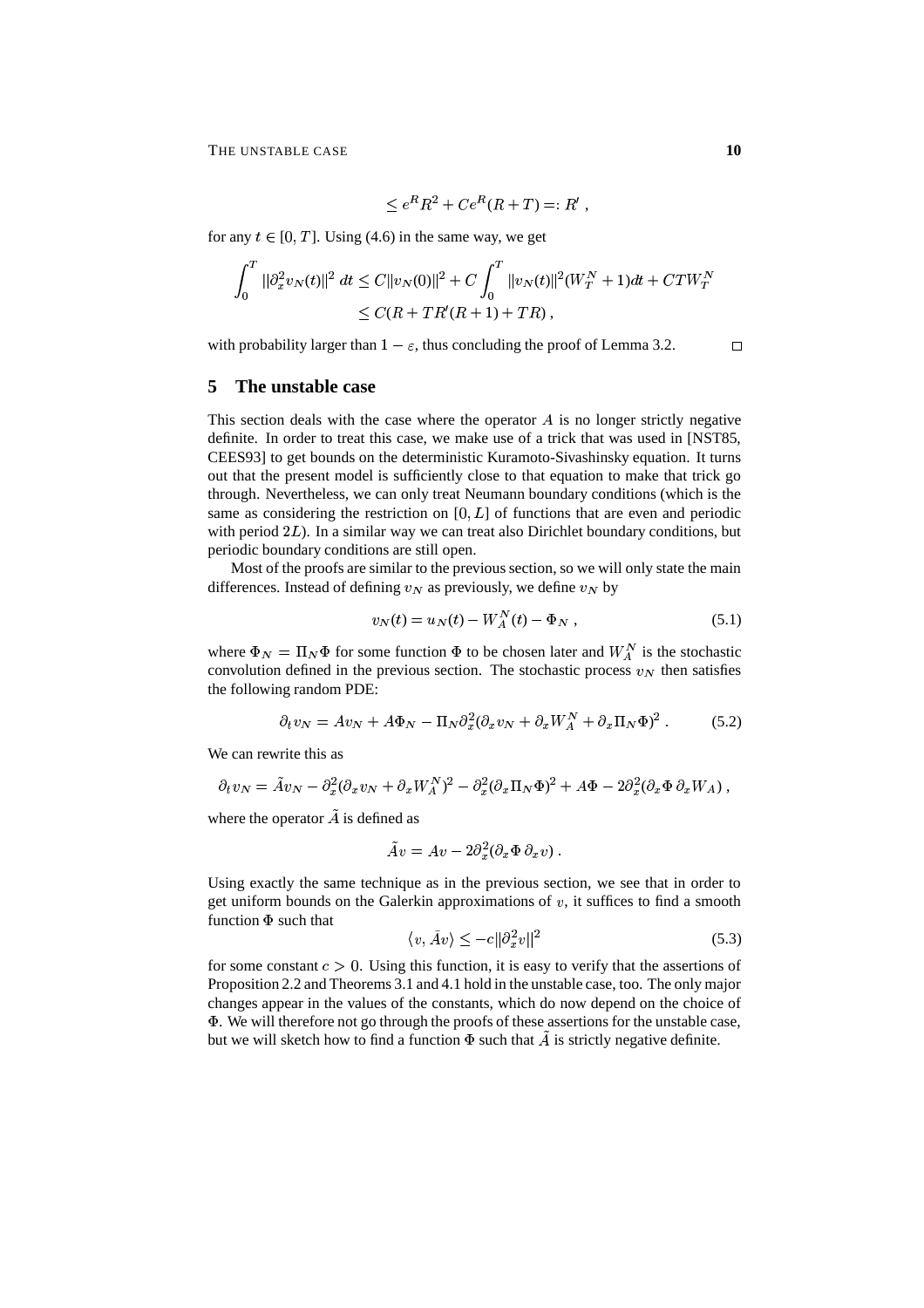Integrating by parts, we see that the bilinear form  $(5.3)$  can be written as

$$
\langle v, \tilde{A}v \rangle = -\|\partial_x^2 v\|^2 - \nu \|\partial_x v\|^2 - \langle \partial_x v, (\partial_x^2 \Phi) \partial_x v \rangle , \qquad (5.4)
$$

where  $\nu$  is negative. The problem is therefore reduced to finding a smooth periodic function  $\Phi$  such that the Schrödinger operator

$$
\mathcal{H}_{\Phi} = -\frac{1}{2}\partial_x^2 + \partial_x^2 \Phi(x) ,
$$

with *Dirichlet* boundary conditions satisfies  $\langle u, \mathcal{H}_{\Phi} u \rangle \geq |\nu| ||u||^2$  for all functions u in its domain. The idea appearing in [NST85] is to choose  $\Phi$  such that, away from the boundary,  $\partial_x^2 \Phi$  is for all practical purposes constant and sufficiently large (say equal to about  $2|\nu|$ ). The problem is that, in order for (5.2) to hold,  $\Phi$  has to belong to  $D(A)$  and must therefore satisfy the same boundary conditions as  $u$ . As a consequence  $\partial_x^2 \Phi$  must satisfy  $\int_0^L \partial_x^2 \Phi(s) dx = 0$ , which is of course impossible for a constant (non-zero) function. Looking at (5.4), we notice that  $\partial_x^2 \Phi(x) = 2|\nu|(1 - \delta(x))$  would formally fit our needs, since the delta-peak is integrated against  $\partial_x v$ , which vanishes at the boundaries, due to the Neumann conditions. The function  $\Phi$  obtained this way does of course not belong to  $D(A)$ , so we look for an approximation of it which is more regular.

Since  $\Phi$  satisfies Neumann boundary conditions, it is natural to write it as

$$
\Phi(x) = 2|\nu| \sum_{n=1}^{\infty} \varphi_n \cos\left(\frac{2\pi n}{L}\right). \tag{5.5}
$$

(The sum starts at 1 because we are interested only in functions with vanishing mean.) If we choose  $\varphi_n = 2n^{-2}$ , we see that  $\partial_x^2 \Phi$  is given by  $\partial_x^2 \Phi(x) = 2|\nu|(1 - \delta(x))$ , which is what we would like to approximate. In order to get a regular function, we define

$$
\psi_n := n^2 \varphi_n = \begin{cases} 2 & \text{for } n \le 2n_*, \\ 0 & \text{for } n > 2n_*, \end{cases} \tag{5.6}
$$

where  $n_*$  is some (sufficiently large) constant to be fixed later on. With this definition, we have:

**Proposition 5.1** *For every*  $L, C > 0$ *, there exists a value*  $n_* > 0$  *such that the quadra-* $\mu$  *tic form*  $\mathcal{H}_{\Phi}$  *with*  $\Phi$  *defined as in* (5.5) *and* (5.6), *satisfies* 

$$
\int_0^L u(x) (\mathcal{H}_{\Phi} u)(x) dx \geq C ||u||^2,
$$

*for every*  $u$  *in the domain of*  $\mathcal{H}_\Phi$ *.* 

**Remark 5.2** Notice that the function  $\Phi$  defined by (5.5) and (5.6) is actually analytic, so the expressions appearing in  $(5.2)$  and containing  $\Phi$  can all be bounded uniformly in N (not in  $n_*$  of course, but  $n_*$  is chosen independently of N).

**Remark 5.3** As in [CEES93] we could choose a slow decay of  $\psi_n$  for  $n > 2n_*$  to optimize the <sup>Q</sup>-dependence of our bound, but we neglected this for simplicity.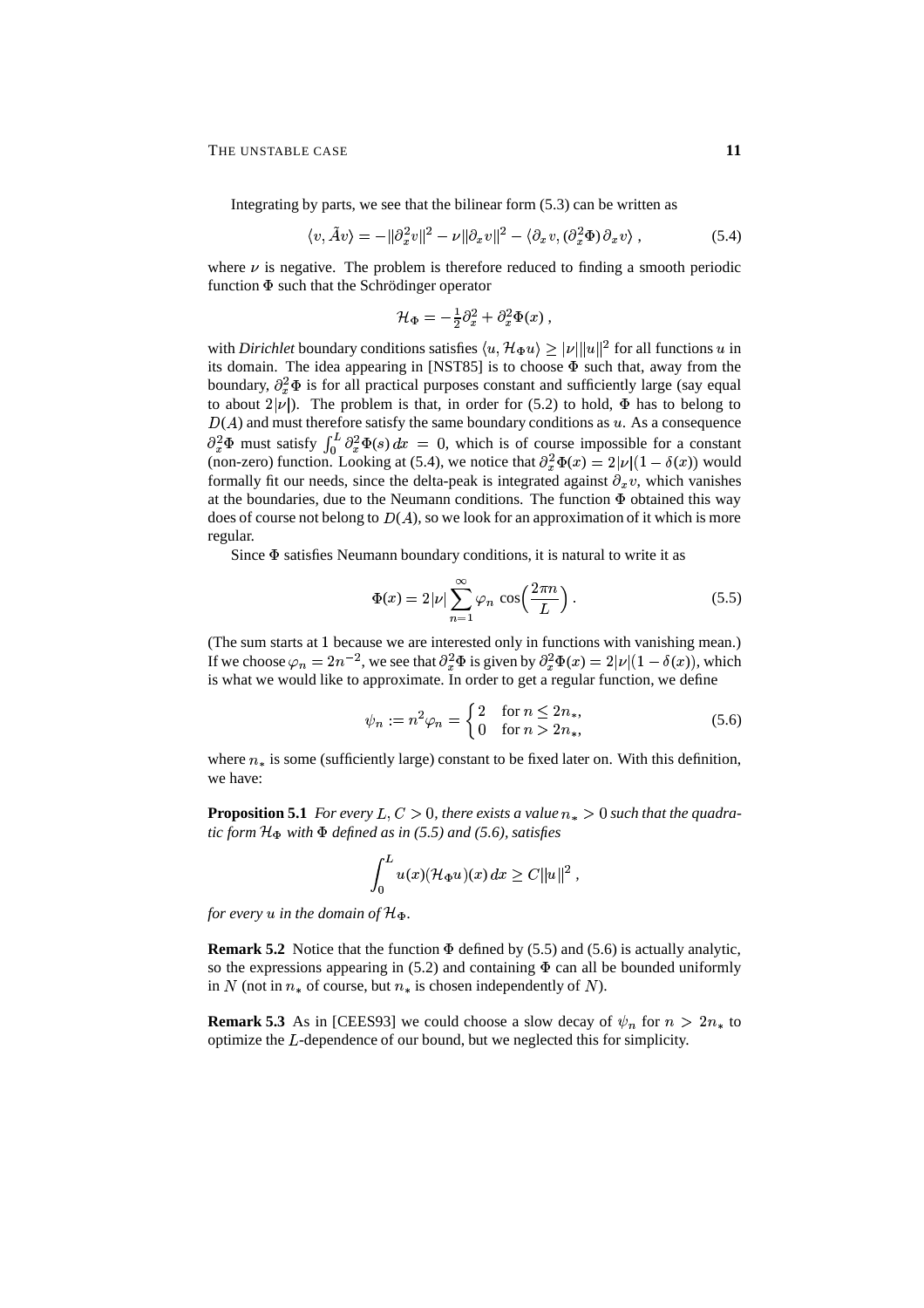*Proof.* Applying the arguments of [CEES93, Prop. 2.1], we see that it suffices to show that the quantity

$$
\Gamma := \sum_{k > m > 0} \frac{|\psi_{k+m} - \psi_{k-m}|^2}{E_k E_m}, \quad \text{with} \quad E_n = \alpha n^2 \ , \quad \alpha = \frac{2\pi^2}{L^2} \ ,
$$

can be made arbitrarily small by choosing  $n_*$  sufficiently large. The only non-vanishing terms of this sum are those where  $0 \leq k-m \leq 2n_*$  and  $k+m \geq 2n_*$ . We can estimate these terms by

$$
\Gamma \leq \frac{4}{\alpha^2} \sum_{m=1}^{n_*-1} \sum_{k=2n_*-m}^{2n_*+m} \frac{1}{m^2 k^2} + \frac{4}{\alpha^2} \sum_{m=n_*}^{\infty} \sum_{k=m}^{2n_*+m} \frac{1}{m^2 k^2}
$$
  

$$
\leq \frac{8}{\alpha^2 n_*} \sum_{m=1}^{n_*-1} \frac{1}{m^2} + \frac{8}{\alpha^2 n_*} \sum_{m=n_*}^{\infty} \frac{1}{m^2} \leq \frac{4\pi^2}{3\alpha^2 n_*}.
$$

In both sums, we used the fact that k is larger than  $n_*$  and that there are less than  $2n_*$ terms in the inner sum. Thus,  $\Gamma$  can clearly be made arbitrarily small by choosing  $n_*$  sufficiently large. This proves Proposition 5.1 and concludes our exposition of the unstable case.  $\Box$ 

## **6 Technical estimates**

In this section, we prove the two technical estimates required for the proof of Theorem 4.1 above.

**Lemma 6.1** *There exists*  $a$  *constant*  $C$  *independent* of  $N$  *such that* 

$$
\mathbb{E} \|\partial_x W^N_A(t)\|_\infty^4 \le Ct^{1/8}
$$

*for all*  $t \leq 1$ .

**Remark 6.2** The power  $1/8$  in the above lemma is not optimal but it is sufficient for our needs. All we need is  $\mathbf{E} \|\partial_x W_A^N(t)\|_{\infty}^4 = o(1)$  uniformly in N.

**Remark 6.3** The constant in the above lemma depends only on the coefficients of the problem and the bound on the  $\alpha_k$ . It is possible to allow for slowly growing  $\alpha_k$ , using the Sobolev embedding of  $L^{\infty}$  into the fractional Sobolev space  $W^{s,p}$  for  $sp > 1$ .

*Proof.* For  $f \in L^{\infty}([0, L])$  with vanishing mean, denote by  $\{f_k\}_{k \in \mathbb{N}}$  its Fourier coefficients. Since the eigenfunctions  $e_k$  of A are uniformly bounded in  $L^{\infty}$ , we have the following estimate on  $||f||_{\infty}$ :

$$
||f||_{\infty} \leq C \sum_{k=1}^{\infty} |f_k| \leq C \Big( \sum_{k=1}^{\infty} |k|^{1/2} |f_k|^{4/3} \Big)^{3/4} \Big( \sum_{k=1}^{\infty} |k|^{-3/2} \Big)^{1/4} \leq C ||Kf||_4,
$$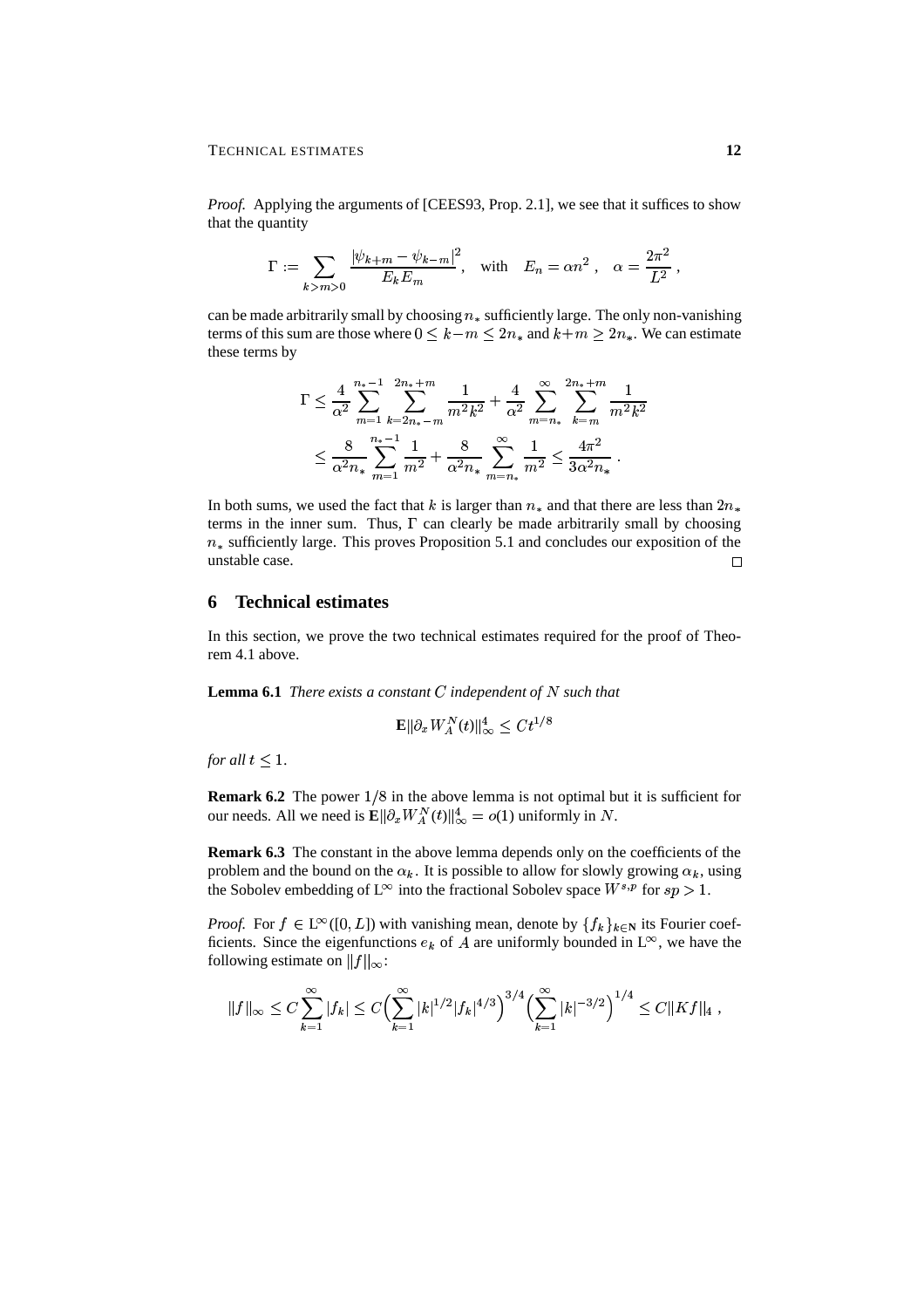where K is the operator that acts on Fourier coefficients as  $(Kf)_k = |k|^{3/8} f_k$ . Here we used the usual isometry between L<sup>*p*</sup> and  $\ell^q$  for  $p^{-1} + q^{-1} = 1$ .

Denote by  $\lambda_k$  the eigenvalues corresponding to the eigenfunctions  $e_k$ . By the definition of  $A$ , there exist constants  $c_i$  such that

$$
c_1 k^4 \leq -\lambda_k \leq c_2 k^4 \;, \qquad |(K \partial_x e_k)(x)|^2 \leq c_3 k^{11/4} \;.
$$

With these notations,  $(K \partial_x W_A^N)(t, x)$  (with fixed values of x and t) are centered Gaussian random variables given by

$$
(K\partial_x W_A^N)(t,x) = \sum_{k=1}^N \alpha_k (K\partial_x e_k)(x) \int_0^t e^{-\lambda_k(t-s)} dw_k(s) ,
$$

with independent Wiener processes  $w_k(t)$ . The variance of  $(K \partial_x W_A^N)(t, x)$  is thus bounded by

$$
\mathbf{E} | (K \partial_x W_A^N)(t, x) |^2 = \sum_{k=1}^N \alpha_k^2 |(K \partial_x e_k)(x)|^2 \int_0^t e^{2\lambda_k (t-s)} ds
$$
  
 
$$
\leq C \cdot \sum_{k=1}^\infty |k|^{11/4} \int_0^t e^{-c_1 k^4 s} ds \leq \sum_{k=1}^\infty \frac{C}{k^{5/4}} \Big( 1 - e^{-c_2 k^4 t} \Big).
$$

We now take some  $k_{\ast}$  to fixed later and split the sum into two parts:

$$
\mathbf{E}|(K\partial_x W_A)(x,t)|^2 \leq C \sum_{k=1}^{k_*-1} k^{11/4}t + C \sum_{k=k_*}^{\infty} \frac{1}{k^{5/4}} \leq C k_*^{15/4}t + \frac{C}{k_*^{1/4}}.
$$

Choosing  $k_* \approx t^{-1/4}$ , we have the estimate  $\mathbf{E} | (K \partial_x W_A^N)(x, t)|^2 \leq C t^{1/16}$ . Since the random variables  $(K\partial_x W_A^N)(x,t)$  are Gaussian for all fixed values  $(x, t)$ , we have

$$
\mathbf{E} \|\partial_x W_A^N\|_\infty^4 \leq C \mathbf{E} \|K \partial_x W_A^N\|_4^4 = \int_0^L \mathbf{E}(K \partial_x W_A)(x, t)^4 dx \leq C t^{1/8}.
$$

**Lemma 6.4** *For every*  $\varepsilon > 0$  *and*  $K > 0$  *there exists a constant C depending only on*  $\varepsilon$ and  $K$  , such that for any two random variables  $W_1$  and  $W_2$  with  $\mathbf{E}(|W_1|^2+|W_2|^2)\leq 1$ *we obtain*

$$
\mathbf{E}\Big(\log\big(xe^{W_1}+e^{W_2}\big)\Big)^2\leq \left(\log(x)\right)^2+2(\varepsilon+\mathbf{E}W_1)\log x+C\;,
$$

*for every*  $x \geq 1$ .

*Proof.* Expanding the square, we get

$$
\mathbf{E} \Big( \log \big( xe^{W_1} + e^{W_2} \big) \Big)^2 = (\log x)^2 + 2 \log x \Big( \mathbf{E} W_1 + \mathbf{E} \log \big( 1 + e^{W_2 - W_1} / x \big) \Big)
$$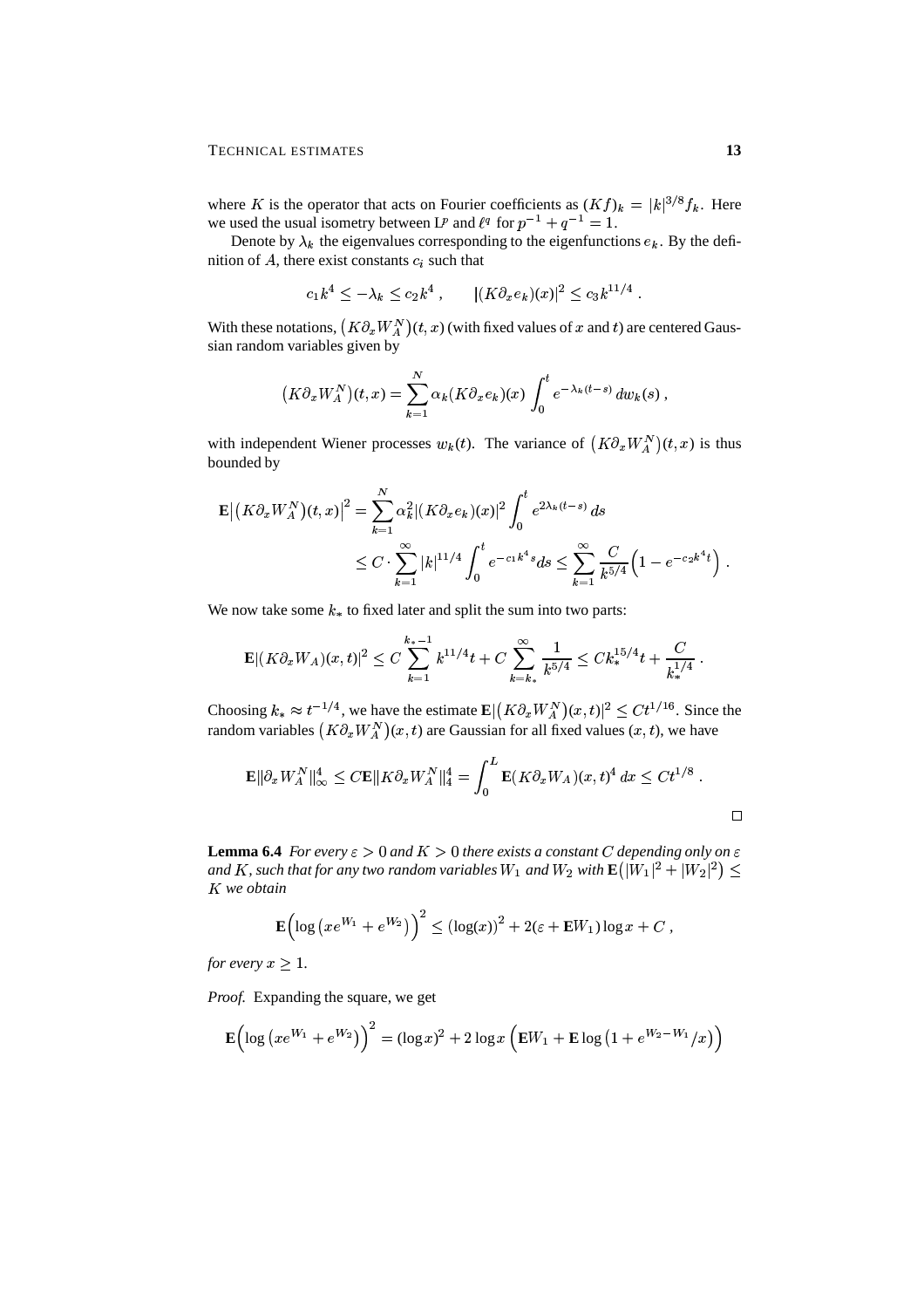REFERENCES **14**

+
$$
\mathbf{E}\Big(W_1 + \log (1 + e^{W_2-W_1}/x)\Big)^2
$$
.

Since we assumed  $x \geq 1$ , we have

$$
\mathbf{E}\Big(W_1+\log\big(1+e^{W_2-W_1}/x\big)\Big)^2\leq 2\big(\mathbf{E}W_1^2+\mathbf{E}(W_2-W_1)^2+1\big)\leq 6K+2.
$$

It thus suffices to show that there exists  $x_0 > 0$  depending only on K and on  $\varepsilon$  such that

$$
E_x := \mathbf{E} \log \left( 1 + \frac{e^{W_2 - W_1}}{x} \right) \le \varepsilon \tag{6.1}
$$

for x larger than  $x_0$ .

To verify (6.1) consider arbitrary  $\varepsilon > 0$ . We define  $y = |W_2 - W_1|$  and denote the probability distribution on  $\mathbf{R}_+$  of y by  $\mathbf{P}$ . Now choose  $y_0 > 1$  large enough such that

$$
\int_{y_0}^{\infty} y \, \mathbf{P}(dy) \leq \varepsilon \;, \qquad \int_{y_0}^{\infty} \mathbf{P}(dy) \leq \varepsilon \; .
$$

We choose  $y_0 = 1 + (\mathbf{E}y^2)/\varepsilon$ . Now define

$$
x_0 = \frac{e^{1+2K/\varepsilon}}{\varepsilon} \ge \frac{e^{y_0}}{\varepsilon}
$$

We thus have

$$
E_x = \int_0^{y_0} \log\left(1 + \frac{e^y}{x}\right) \mathbf{P}(dy) + \int_{y_0}^{\infty} \log\left(1 + \frac{e^y}{x}\right) \mathbf{P}(dy)
$$
  
\n
$$
\leq \log\left(1 + \frac{e^{y_0}}{x}\right) + \int_{y_0}^{\infty} \log\left(1 + \varepsilon e^{y - y_0}\right) \mathbf{P}(dy)
$$
  
\n
$$
\leq \varepsilon + \int_{y_0}^{\infty} \log\left((1 + \varepsilon)e^{y - y_0}\right) \mathbf{P}(dy)
$$
  
\n
$$
\leq \varepsilon + \varepsilon \log(1 + \varepsilon) + \int_{y_0}^{\infty} (y - y_0) \mathbf{P}(dy) \leq 2\varepsilon + \varepsilon \log(1 + \varepsilon).
$$

The claim follows immediately.

# $\Box$

### **References**

- [Arn74] L. Arnold, *Stochastic Differential Equations: Theory and Applications*, Wiley-Interscience Publication, John Wiley & Sons, New York, 1974.
- [BG02] D. Blömker and C. Gugg, *On the Existence of Solutions for Amorphous Molecular Beam Epitaxy*, Journal of Nonlinear Analysis: Series B Real World Applications **3** (2002), no. 1, 61–73.
- [BGR02] D. Blömker, C. Gugg, and M. Raible, *Thin-Film-Growth Models: Roughness and Correlation Functions*, To appear in *European Journal of Appl. Math.*, 2002.